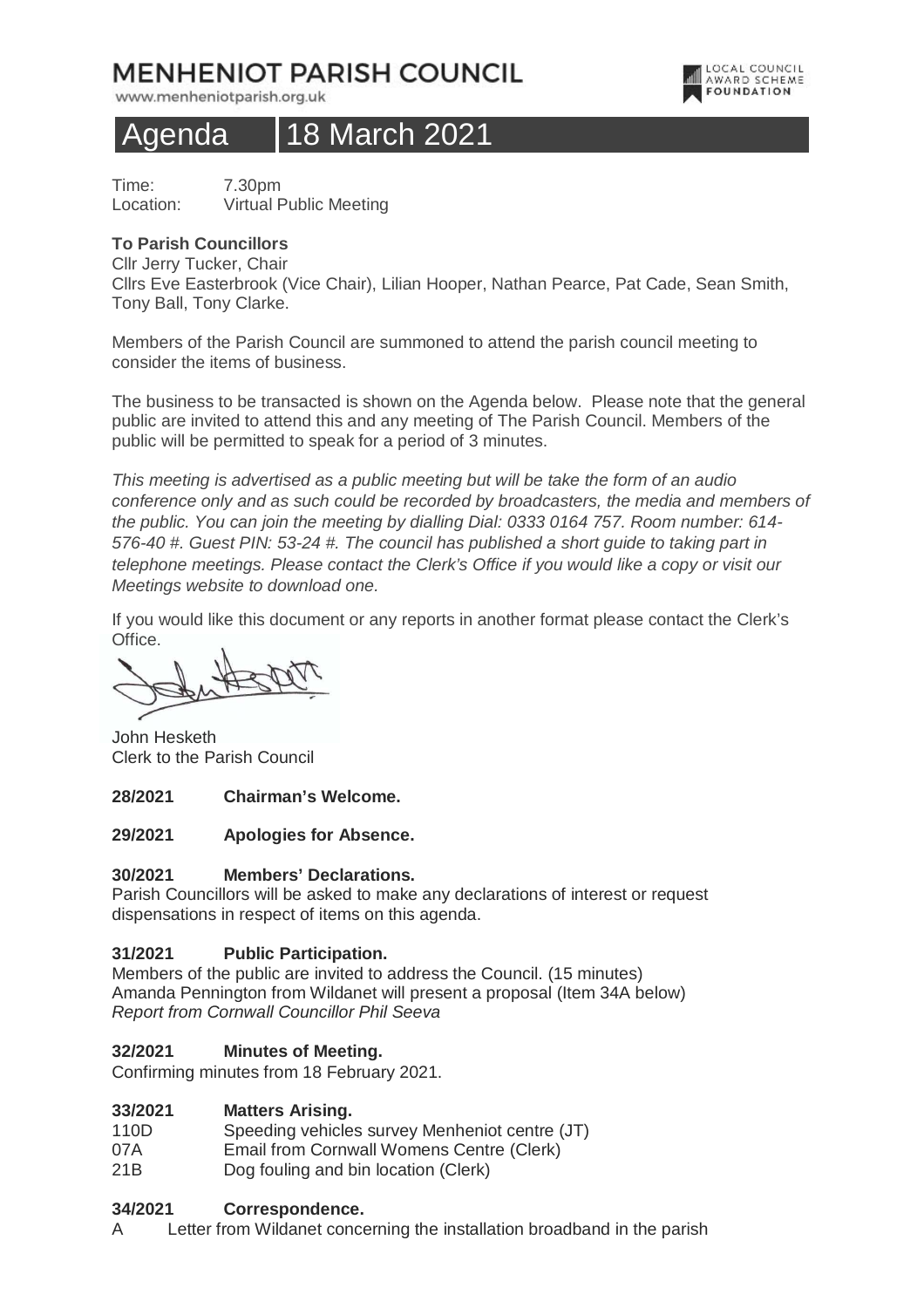- B Email from resident about safe access by Menheniot railway station
- C Request from Menheniot Tennis Club for Covid-19 Community Fund
- D Email from CALC asking for feedback on virtual meetings

# **35/2021 Planning**

A To agree the parish council's response to Cornwall Council consultations on new planning applications received before the agenda was finalised.

# PA21/01315

Location Land East Of North Treviddo Farm Horningtops Cornwall Proposal Construction of a general purpose agricultural building.

## PA21/01086 FOR INFORMATION ONLY

Location Northern Barn of Buildings East Of North Treviddo Farm Horningtops Liskeard Cornwall PL14 3PS

Proposal Prior approval for conversion of existing barn to C3, two dwellinghouses proposed under Part Q.

B Any applications received by Cornwall Council by the time of the meeting. Information only. None received.

C Planning applications approved by Cornwall Council.

## PA20/11475 APPROVED

Location: Fernpass Menheniot Liskeard Cornwall PL14 3QZ

Proposal**:** Retrospective Listed Building Consent for raising driveway to the right hand end of the property to provide defence against flooding, including raising and extending the existing granite copings forming the boundary railings.

D Planning applications refused by Cornwall Council or withdrawn by the applicant. Information only. None refused.

# **36/2021 Finance**

A Accounts for Payment – Schedule 2020/21 - Members are to consider the payment schedule and agree payment.

| <b>Date</b>              | Payee           | <b>Description</b> | Pay        |          |
|--------------------------|-----------------|--------------------|------------|----------|
| 22/03/2021               | <b>TSO Host</b> | Web hosting NDP    | OLB        | 41.99    |
| 22/03/2021               | <b>SLCC</b>     | Annual membership  | <b>OLB</b> | 144.00   |
| 22/03/2021               | Webcude media   | Web hosting org.uk | OLB        | 125.00   |
| 26/03/2021               | <b>Salaries</b> | Feb 2021           | OLB        | 718.20   |
| 26/03/2021               | <b>HMRC</b>     | <b>PAYE</b>        | OLB        | 123.80   |
|                          |                 |                    |            |          |
| All payments this period |                 |                    |            | 1,152.99 |

### B Bank Payment Receipts. For information.

| <b>Date</b>                   | Paver            | <b>Description</b> |  |        |
|-------------------------------|------------------|--------------------|--|--------|
| Feb period                    | Various          | Allotment rental   |  | 216,00 |
| 28/02/2021                    | Cornwall Council | Interest           |  | 34.45  |
| All bank receipts this period |                  |                    |  | 250.45 |

### C Bank Reconciliation.

This report may be viewed on the council's website

### D Hedges Reduction

Councillors will be asked to approve a quotation from Plandscape for cutting back hedges alongside the playing fields on East Road.

# **37/2021 Chair's Agenda Items.**

- A Neighbourhood Development Plan. Progress report.
- B Climate Change Action Group. Progress report.